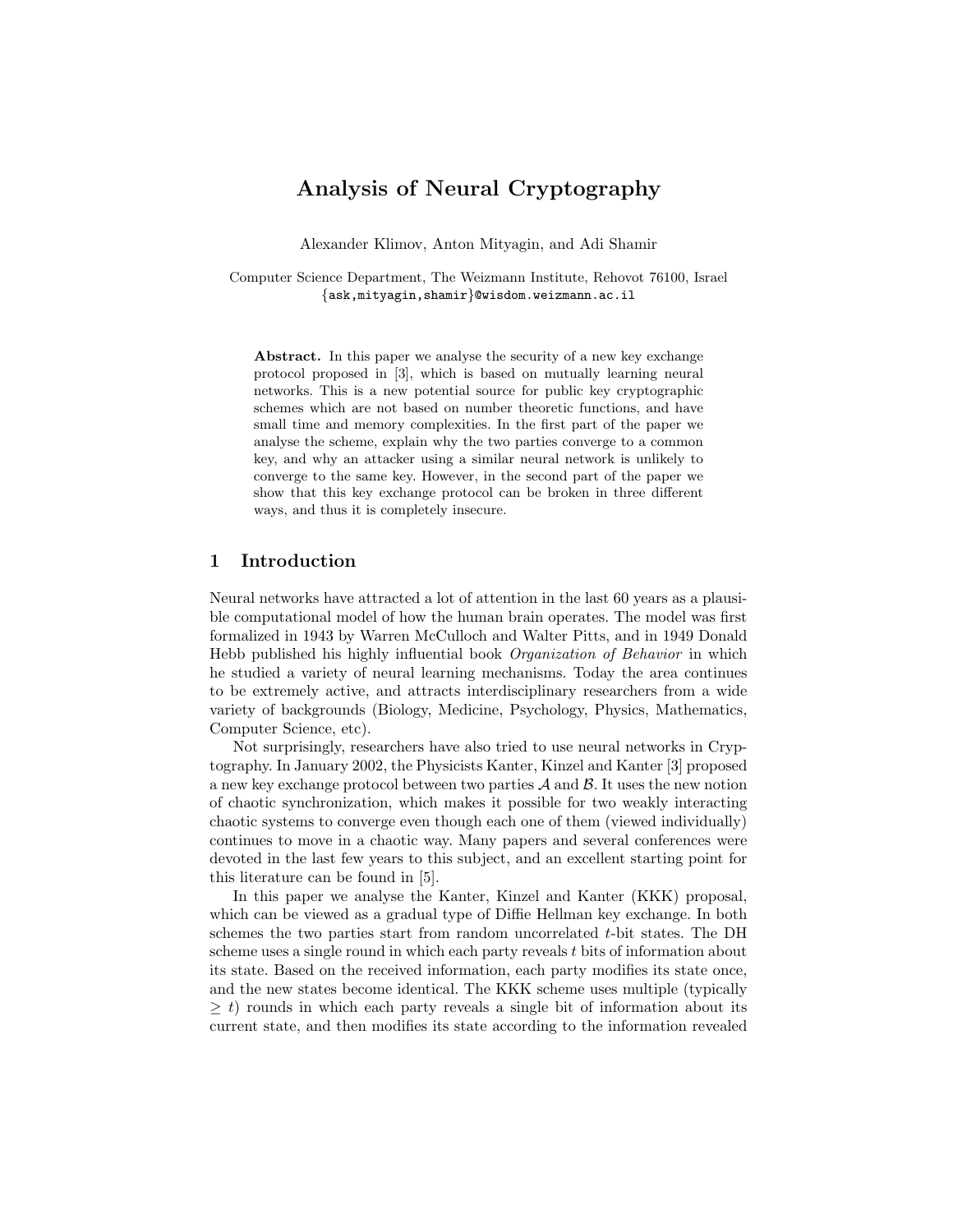by the other party. If we denote the sequence of states of the two parties by  $\mathcal{A}_i$ and  $\mathcal{B}_i$ , then  $distance(\mathcal{A}_{i+1}, \mathcal{B}_{i+1}) \lt distance(\mathcal{A}_i, \mathcal{B}_i)$  and eventually  $\mathcal{A}_i = \mathcal{B}_i$ for all  $i \geq i_0$ . However, the parties do not converge by moving towards a common fixedpoint which is halfway between them, and both  $distance(\mathcal{A}_{i+1}, \mathcal{A}_i)$  and distance( $\mathcal{B}_{i+1}, \mathcal{B}_i$ ) remain large even for  $i \geq i_0$ . From the point of view of the cryptanalyst the states of the parties become rapidly moving targets, and his main problem is how to combine bits of information about two converging sequences of unknown states. Such multiround synchronization is a new and unexplored idea, which makes it possible to use new types of cryptographic functions which are not based on number theory. A KKK-like scheme can thus provide a new basis for security, and can give rise to potentially faster key exchange schemes.

The concrete proposal in [3] uses two neural networks in which each network tries to learn from the other network's outputs on common random inputs. In the standard learning problem a neural network tries to learn a fixed function, and thus it converges towards it as a fixedpoint. In the mutual learning problem each network serves both as a trainer and as a trainee, and there is no fixed target to converge to. Instead, they chase each other in a chaotic trajectory which is driven primarily by the common sequence of random inputs. We first consider the nontrivial issue of why the scheme works at all, i.e., why the two chaotic behaviours become synchronized. We then explain the empirical observation in [3] that an attacker who uses an identical neural network with the same learning procedure is extremely unlikely to synchronize his network with the other parties' network even though he eavesdrops to all their communication. However, in the last part of the paper we show that the KKK scheme can be broken by at least three different attacks (using genetic algorithms, geometric considerations, and probabilistic analysis). The bottom line of our analysis is that even though this concrete cryptographic scheme is insecure, the notion of chaotic synchronization is an exciting new concept and a potential source of new insights into how parties can agree on common secret values as a result of public discussion.

### 2 The KKK Key Exchange Scheme

Each party in the proposed KKK construction uses a two level neural network: The first level contains K independent perceptrons, while the second level computes the parity of their K hidden outputs. Each one of the  $K$  perceptrons has N weights  $w_{k,n}$  (where  $1 \leq k \leq K$  and  $1 \leq n \leq N$ ). These weights are integers in the range  $\{-L, \ldots, L\}$  that can change over time. Given the N bit input  $(x_{k,1},...,x_{k,N})$  (where  $x_{k,n} \in \{-1,+1\}$ ), the perceptron outputs the sign (which is also in  $\{-1,+1\}$ ) of  $\vec{w_k} \cdot \vec{x_k} = \sum_{n=1}^{N} w_{k,n} x_{k,n}$ . The output  $o_k$  of the perceptron has a simple geometric interpretation: the hyperplane which is perpendicular to the weight vector  $\vec{w}$  divides the space into two halves, and the output of the perceptron for input  $\vec{x}$  indicates whether  $\vec{x}$  and  $\vec{w}$  are on the same side of this hyperplane or not (i.e., whether the angle between  $\vec{w}$  and  $\vec{x}$  is less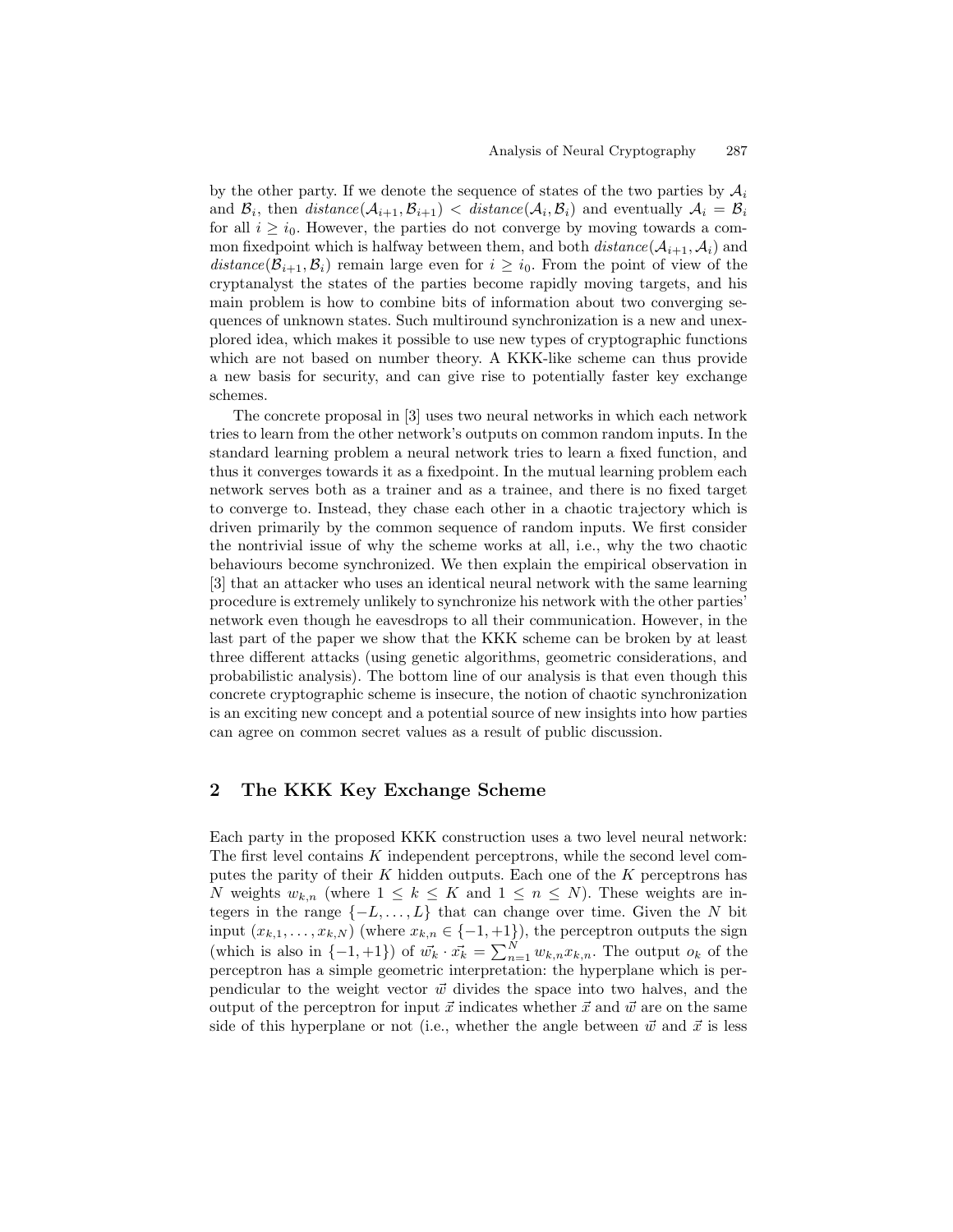#### 288 A. Klimov, A. Mityagin, and A. Shamir

than or greater than 90 degrees). The output of the neural network is defined as the parity  $O = \prod_{k=1}^{K} o_k$  of the outputs of the K perceptrons.

In the KKK scheme the two parties  $A$  and  $B$  start from random uncorrelated weight matrices  $\{w_{k,n}\}$ . At each round a new random matrix of inputs  $\{x_{k,n}\}$  is publicly chosen (e.g., by using a pseudo random bit generator), and each party announces the output of its own neural network on this common input. If the two output bits are the same, the parties do nothing and proceed to the next round; otherwise each party trains its own neural network according to the output of the other party. The training uses the classical Hebbian learning rule to update the perceptron weights. However, each party knows only the parity (rather than the individual values) of the outputs of the other party's perceptrons, and thus the learning rule has to be modified: In the KKK proposal (which is also discussed and justified in [1] and [4]) each party only modifies those perceptrons in his own network whose hidden outputs differ from the announced output. With this correction, KKK observed that for some choices of  $K$ ,  $N$  and  $L$ , the weight matrices of the two parties become anti-parallel (i.e.,  $w_{k,n}^{\mathcal{A}} = -w_{k,n}^{\mathcal{B}}$  for all k and  $n)$  after a reasonably small number of rounds, and from then on they always generate negated outputs and always update their weights into new anti parallel states. The two parties could become aware of the achieved synchronization by noticing that their announced outputs were always negated for 20-30 consecutive steps. Once their networks become synchronized, the two parties could stop and compute a common cryptographic key by hashing their current weight matrix (or its negation).

# 3 The Synchronization Process

In this section we explain the synchronization process by using some elementary properties from the theory of random walks in bounded domains. In particular, we analyse the effect of various choices of parameters on the rate of convergence.

The standard Hebbian learning rule forces the mutually learning neural networks into anti parallel states. This is unintuitive, complicates our notation, and makes it difficult to prove convergence by using distance arguments. We thus modify the original scheme in [3], and update the two weight matrices whenever the networks agree (rather than disagree) on some input. We modify several other minor elements, and get a dual scheme in which one of the parties goes through the same sequence of states and the other party goes through a negated sequence of intermediate steps, compared to the original KKK proposal. In this dual scheme the two parties eventually becomes identical (rather than anti parallel). For  $K = 3$ , the modified learning procedure is defined in the following way: Given random public vectors  $\vec{x_1}, \vec{x_2}, \vec{x_3} \in \{-1, 1\}^N$ , each party calculates its perceptrons' hidden outputs  $o_1 = \text{sgn}(\vec{w_1}\vec{x_1}), o_2 = \text{sgn}(\vec{w_2}\vec{x_2}), o_3 = \text{sgn}(\vec{w_3}\vec{x_3}),$ where sgn(x) is 1 if  $x \ge 0$  and -1 otherwise. It then announces its final output  $O = o_1o_2o_3$ . If  $O^{\mathcal{A}} \neq O^{\mathcal{B}}$  the parties end the current round without changing any weights. Otherwise, each party updates only perceptrons for which  $o_k = O$ (since the common  $O$  is the product of three hidden values, each party updates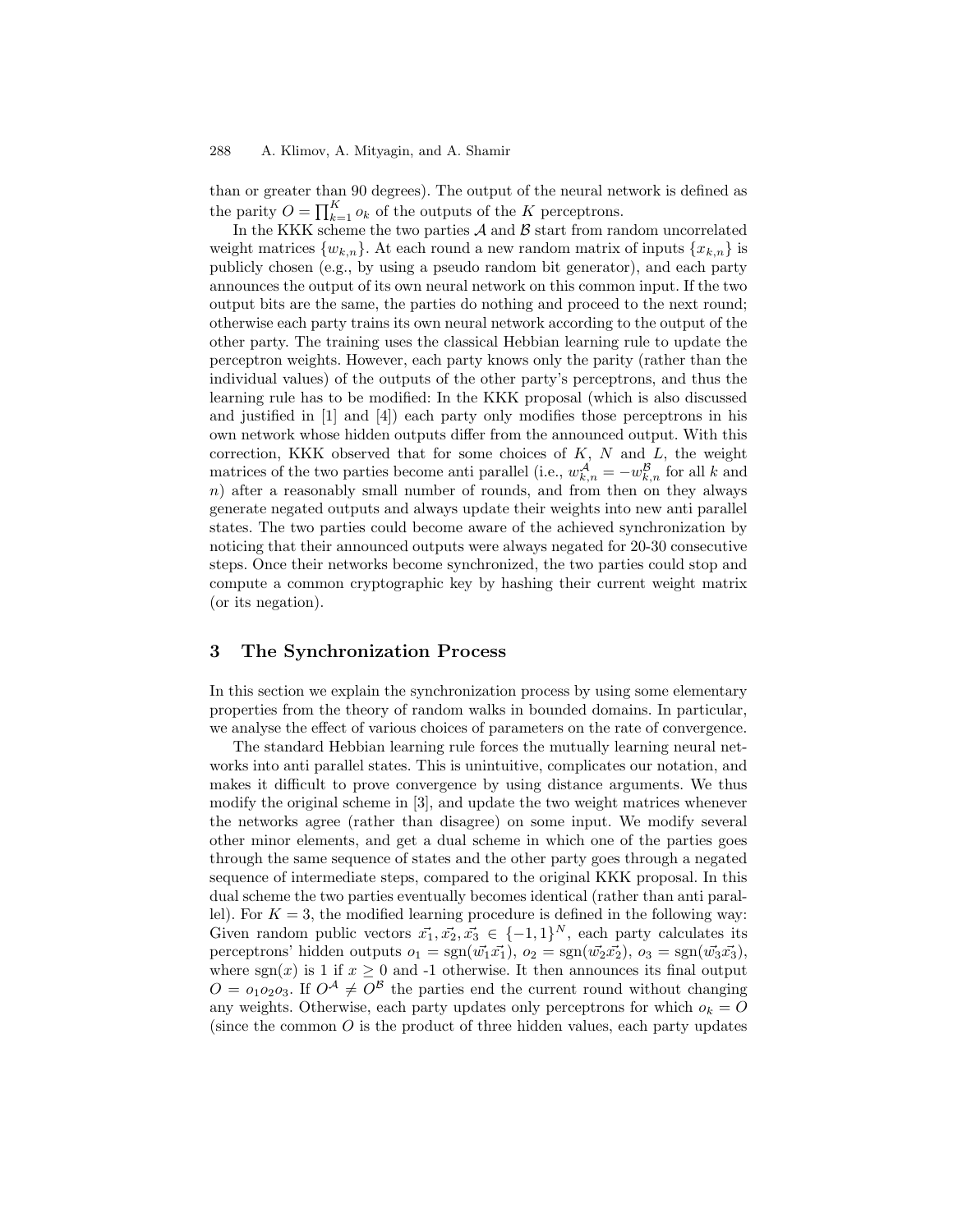the weights of either one or three perceptrons). The updated weights of perceptron k are defined by the transformation  $\vec{w_k} \leftarrow \text{bound}_{-L,L}(\vec{w_k} - o_k\vec{x_k})$ , where  $bound_{-L,L}$  changes any coordinate which exceeds the allowed weight bounds back to the bound (i.e.,  $-L-1$  is changed to  $-L$  and  $L+1$  is changed to  $L$ ).

This learning procedure is quite delicate, and changing the identity of the updated perceptrons or the way they are updated either destroys the synchronization process or makes it trivially insecure. The goal of this section is to explain why the two parties converge, and why a third neural network cannot converge to the same weight matrix by following the same learning procedure.

We first consider a highly simplified neural network which consists of a single perceptron with a single weight. The convergence of such networks is completely explained by the existence of the absorbing boundaries  $-L$  and L for the range of allowed weight values. Let  $a_i$  and  $b_i$  be the current weights of the two perceptrons. At each round a new random input  $x_i \in \{-1,1\}$  is chosen, and the parties decide to either ignore it, or to simultaneously move their two weights in the same direction determined by  $x_i$ . However, if any weight tries to step beyond the allowed boundaries, it remains stuck at the boundary while the other weight moves towards it (unless it is also stuck at the same boundary). Each weight starts from a random value, and performs a one dimensional random walk which is driven by the common sequence of random inputs. When neither one of the weights is stuck at the boundary, their distance remains unchanged  $(|a_{i+1}-b_{i+1}| = |a_i - b_i|)$ , whereas if one of them is stuck and the other one moves, their distance is reduced by one. Since each random walk is likely to hit the boundary infinitely often, their distance will eventually reduce to zero, and from then on the two random walks will always coincide.

The case of a single perceptron with multiple weights is a simple generalization of this case. The two weight vectors move in the same direction determined by  $\vec{x_i}$  in a bounded multidimensional box, and along each coordinate the distance is either preserved or reduced by one. When all these distances are reduced to zero, the two random walks become identical forever.

Unfortunately, single perceptron neural networks can be trivially attacked by any neural network which starts from a random initial state and mimics the operation of the two parties. In fact, except during a short initial period, the state of all these perceptrons is uniquely determined by the (publicly known) sequence of inputs  $\vec{x_i}$ , and is independent of their initial state. Consequently, the synchronization process of single perceptron neural networks is trivial, and cannot be used to derive a cryptographically secure common key.

The case of neural networks with multiple perceptrons is more complicated, since the two parties may update different subsets of their perceptrons in each round. We thus have to consider a noisy version of the previous convergence argument, in which occasionally the parties perform uncoordinated moves which add  $\vec{x_i}$  to one of  $\vec{A}$ 's perceptrons but adds zero to the corresponding perceptron of  $\beta$ , which can either increase or decrease the distance between them. Initially there is some weak correlation between  $o_k^{\mathcal{A}}$  and  $o_k^{\mathcal{B}}$  due to the asymmetry in  $o$ caused by cases in which  $\vec{w_k}\vec{x_k} = 0$ . If the parties make a coordinated move (i.e.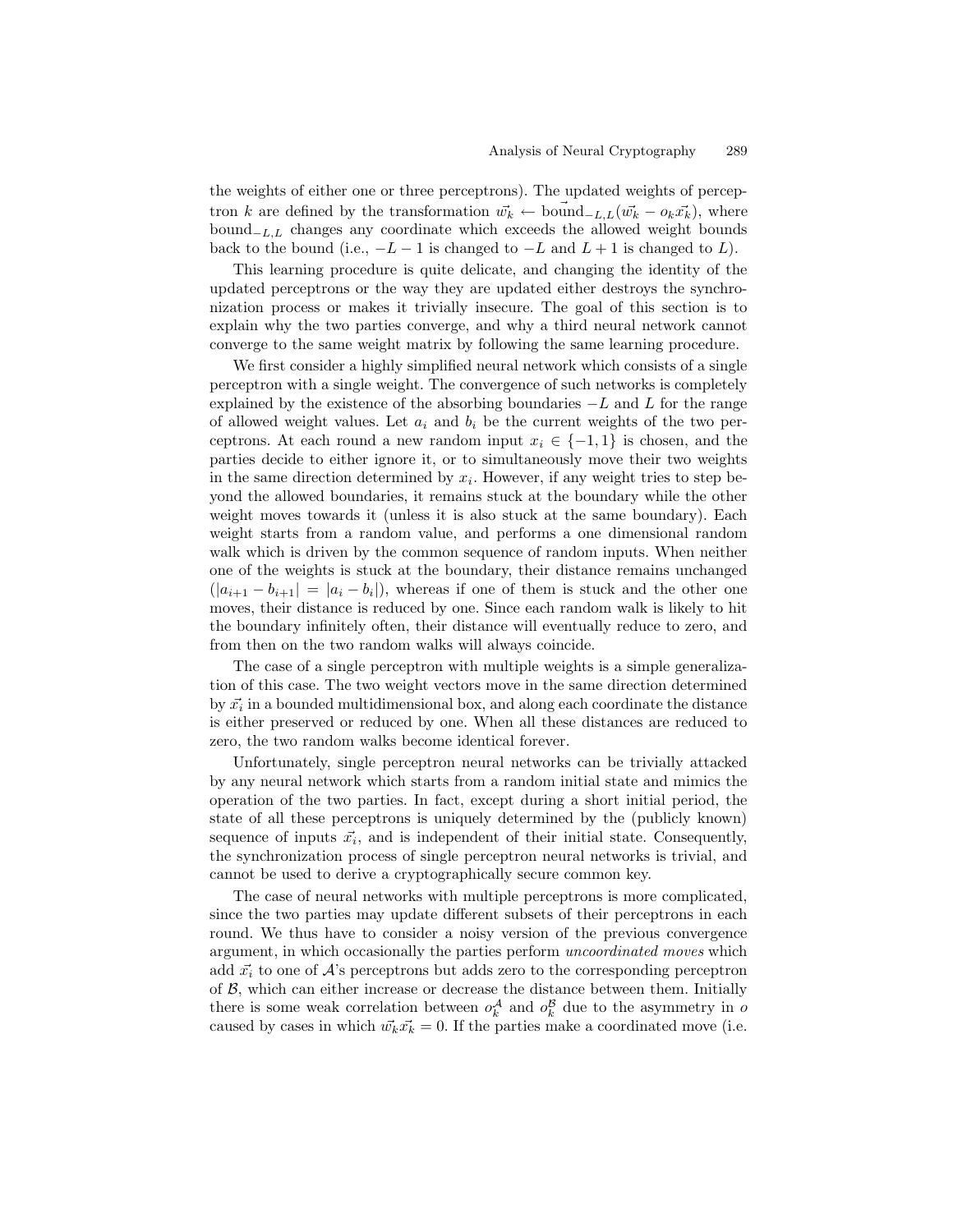$o_k^{\mathcal{A}} = o_k^{\mathcal{B}}$  then  $\vec{w_k^{\mathcal{A}}}$  and  $\vec{w_k^{\mathcal{B}}}$  become closer to each other and thus  $\vec{w_k^{\mathcal{A}}} \vec{x_k}$  and  $\vec{w}_k^B \vec{x}_k$  will have an increased tendency to have the same sign (and thus make a coordinated move) in the next round with a new random input. In particular, if  $\vec{w_k^A} = \vec{w_k^B}$  for all k then all their future moves will be coordinated, and thus their weight matrices will remain identical forever. The convergence argument becomes a delicate balance between the reduced distance caused by coordinated moves, the increased distance which may be caused by uncoordinated moves, and the probability of making an uncoordinated move as a function of the current correlation between the weights: If we completely rerandomize the weights whenever the two perceptrons make an uncoordinated move the parties will never converge, but if we do not penalize such failures then any third party will also converge to the same state in the same amount of time.

The claimed basis for the security of the scheme in [3] is the proven fact that given fewer than some number  $\alpha(L)N$  of outputs of a parity machine with fixed weights for random inputs it is information theoretically impossible to calculate these weights, and the case of changing weights seems to be even harder. However, the problem of computing the initial weights and the problem of finding the final weights are completely different, and the attacker is only interested in the latter problem. To illustrate this point, consider the simple example of a one dimensional random walk with boundaries. Although it is information theoretically impossible to recover the initial position  $a_0$  from an arbitrarily longer sequence of state signs, it is easy to predict with overwhelming probability all the states from some point onwards.

The other evidence of security given in [3] was the fact that an attacker using the same neural network and a variety of learning rules failed to converge to the same states in the same number of steps as the two parties (in some cases the attacker never converged, and in other cases its convergence was so slow that when the two parties stopped revealing their output bits its state was still completely different). This is a necessary condition for the security of the scheme, but far from being sufficient. However, the cause of this failure is not obvious, and its analysis is very instructive.

Consider an attacker  $C$  who starts from the same parity machine with randomly chosen weights. At each step she computes her hidden outputs  $o_1^{\mathcal{C}},\ldots,o_K^{\mathcal{C}}$ with respect to the publicly available input. If the parties announce different public outputs  $O^{\mathcal{A}} \neq O^{\mathcal{B}}$ , C knows that A and B do not update their weights, and thus she also skips the current round without updating her weights. If  $O^{\mathcal{A}} = O^{\mathcal{B}}$ then  $\mathcal C$  tries to mimic the behavior of  $\mathcal A$  and  $\mathcal B$  by guessing which perceptrons should be updated, and she uses her hidden outputs to do so using the same rule as the two parties. In [3] it was empirically observed that this strategy does not allow  $C$  to converge even if she starts from a state which is strongly correlated to that of  $\beta$ . In order to understand why C fails while  $\mathcal A$  and  $\mathcal B$  succeed, we have to compare the probability that  $\mathcal B$  and  $\mathcal C$  make the same update as  $\mathcal A$ . Consider for example a neural network with  $K = 2$ , i.e. each party has two perceptrons. Let's define  $p_k = \Pr[\alpha_k^{\mathcal{A}} = \alpha_k^{\mathcal{B}}]$  for random inputs  $\vec{x_k}$ , and for the sake of simplicity assume that it is the same for both perceptrons  $(p_1 = p_2 = p)$ , and for both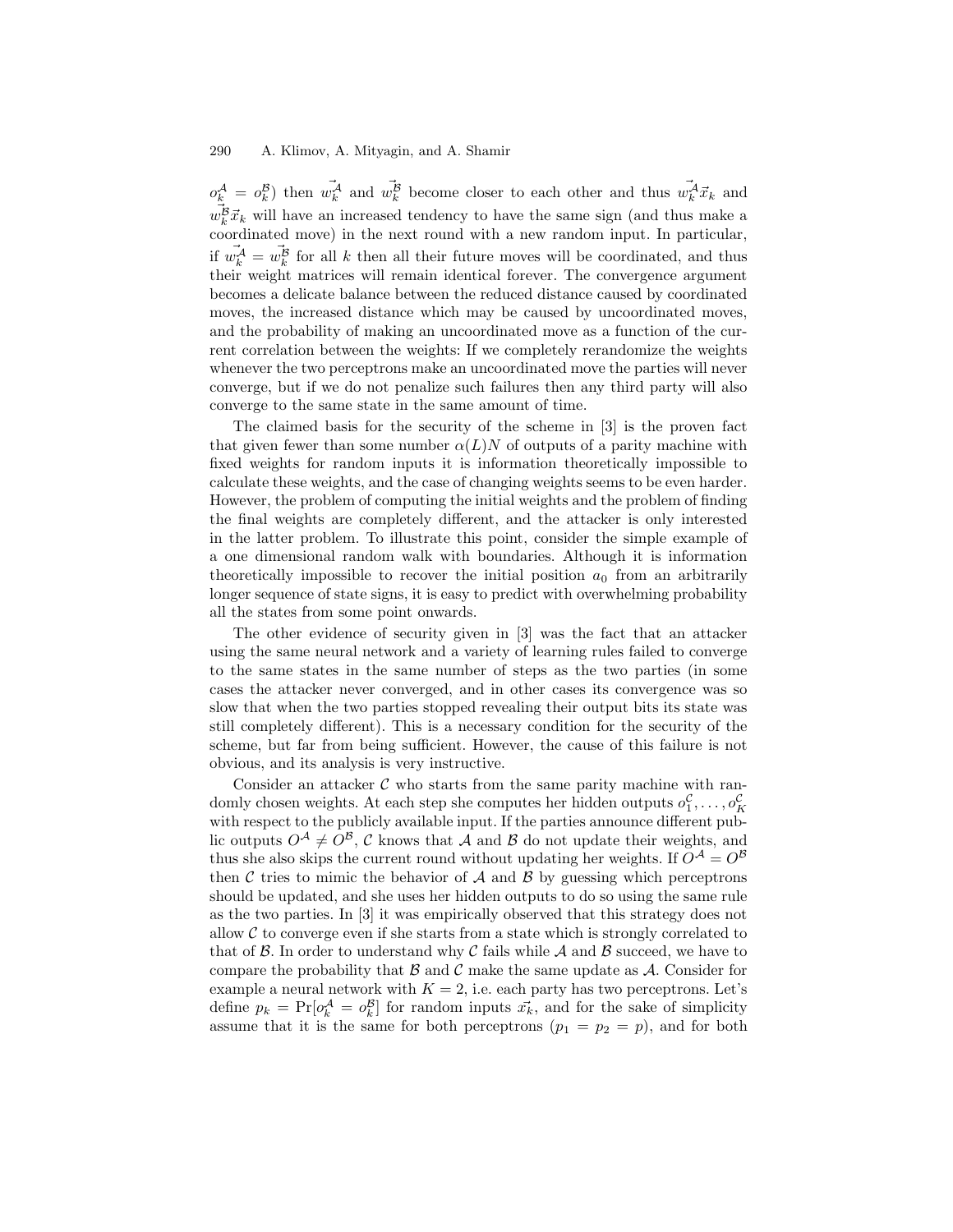pairs  $(A, \mathcal{B})$  and  $(A, \mathcal{C})$  (note that the outputs of different units are independent since they are functions of independent random inputs). There are four possible scenarios:  $(o_0^{\mathcal{A}} = o_0^{\mathcal{B}}, o_1^{\mathcal{A}} = o_1^{\mathcal{B}})$ ,  $(o_0^{\mathcal{A}} \neq o_0^{\mathcal{B}}, o_1^{\mathcal{A}} = o_1^{\mathcal{B}})$ ,  $(o_0^{\mathcal{A}} = o_1^{\mathcal{B}}, o_1^{\mathcal{A}} \neq o_1^{\mathcal{B}})$  and  $(o_0^{\mathcal{A}} \neq o_0^{\mathcal{B}}, o_1^{\mathcal{A}} \neq o_1^{\mathcal{B}})$ , with probabilities  $p^2$ ,  $p(1-p)$ ,  $(1-p)p$  and  $(1-p)^2$  respectively. Note that in the second and the third scenarios  $O^{\mathcal{A}} \neq O^{\mathcal{B}}$ , and thus they will never happen in a round in which  $A$  and  $B$  decide to update their weights. However, such scenarios are possible for  $(A, C)$ , since their outputs can be different when  $\mathcal C$  is forced to move, and from her perspective it is a bad idea either to keep the weights unchanged or to update the wrong collection of perceptrons. In other words, the crucial difference between the two parties and the attacker is that the parties can choose the most beneficial points in time at which to update their weights, whereas the passive eavesdropper cannot influence this choice. Consequently, the probability that  $(A, B)$  make a coordinated move is  $p^2$  $\frac{p}{p^2+(1-p)^2}$ , while the probability that  $(\mathcal{A}, \mathcal{C})$  make a coordinated move is p. Since  $0 < p < 1$ , it is easy to see that  $\frac{p^2}{n^2+1}$  $\frac{p}{p^2+(1-p)^2}$  > p. Figure 1 shows the probability of making a coordinated move as a function of  $p$  for various numbers of perceptrons K. It is clear from this figure that the choice of  $K = 2$  is optimal for  $(\mathcal{A}, \mathcal{B})$ . We already demonstrated a difference of behaviour between the  $(\mathcal{A}, \mathcal{B})$ and  $(A, C)$  cases, but in order to show why such a difference allows the pair  $(A, \mathcal{B})$  to converge with very high probability but the pair  $(A, \mathcal{C})$  to converge only with negligible probability, we have to consider the speed of convergence.

First we have to define the notion of closeness between perceptrons:  $\rho(\vec{w}, \vec{w'}) =$  $Pr_{x}[\text{sgn}(\vec{w}\vec{x}) = \text{sgn}(\vec{w'}\vec{x})]$  for a random input  $\vec{x}$  (by definition,  $0 \leq \rho \leq 1$ ). To calculate the expected change of  $\rho$  after one round in which the parties update their weights, we use the following formula:

$$
E[\Delta \rho] = Pr[\top] \Delta \rho_{\top} + Pr[\bot] \Delta \rho_{\bot},
$$

where we use  $\top$  to denote coordinated moves (in which the hidden outputs are the same) and  $\perp$  to denote uncoordinated moves. For the sake of simplicity consider again the case of  $K = 2$  and  $\rho(\vec{w_1}, \vec{w_1'}) = \rho(\vec{w_2}, \vec{w_2'})$ . Using a large number of numerical experiments we found the forms of  $\rho'$  and  $\rho'$ . The results are shown in figure 2, which describes the closeness before and after a coordinated and an uncoordinated move in the various experiments. In order to combine these results we approximated  $\Delta \rho_{\perp}$  and  $\Delta \rho_{\perp}$  by two third degree polynomials which are described in figure 3. Using this approximation, figure 4 shows the expected increase of  $\rho$  as a function of the current value of  $\rho$  for the whole system.

Using figure 4 we can easily explain why the pair  $(A, B)$  quickly converges:  $\Delta \rho(\vec{w}^{\mathcal{A}}, \vec{w}^{\mathcal{B}}) > 0$ , so each step is expected to increase  $\rho$  until eventually  $\rho = 1$ . However, for  $(\mathcal{A}, \mathcal{C})$  the drift is positive only before approximately 0.8, but if C gets any closer then her drift is negative and thus her strategy is counterproductive. This explains the experimental result described in  $[3]$  — even if  $\rho(\vec{w}^{\mathcal{B}}, \vec{w}^{\mathcal{C}})$ is relatively high it tends to decrease, and thus such an adversary has a negligible probability to converge to the common states of  $A$  and  $B$ .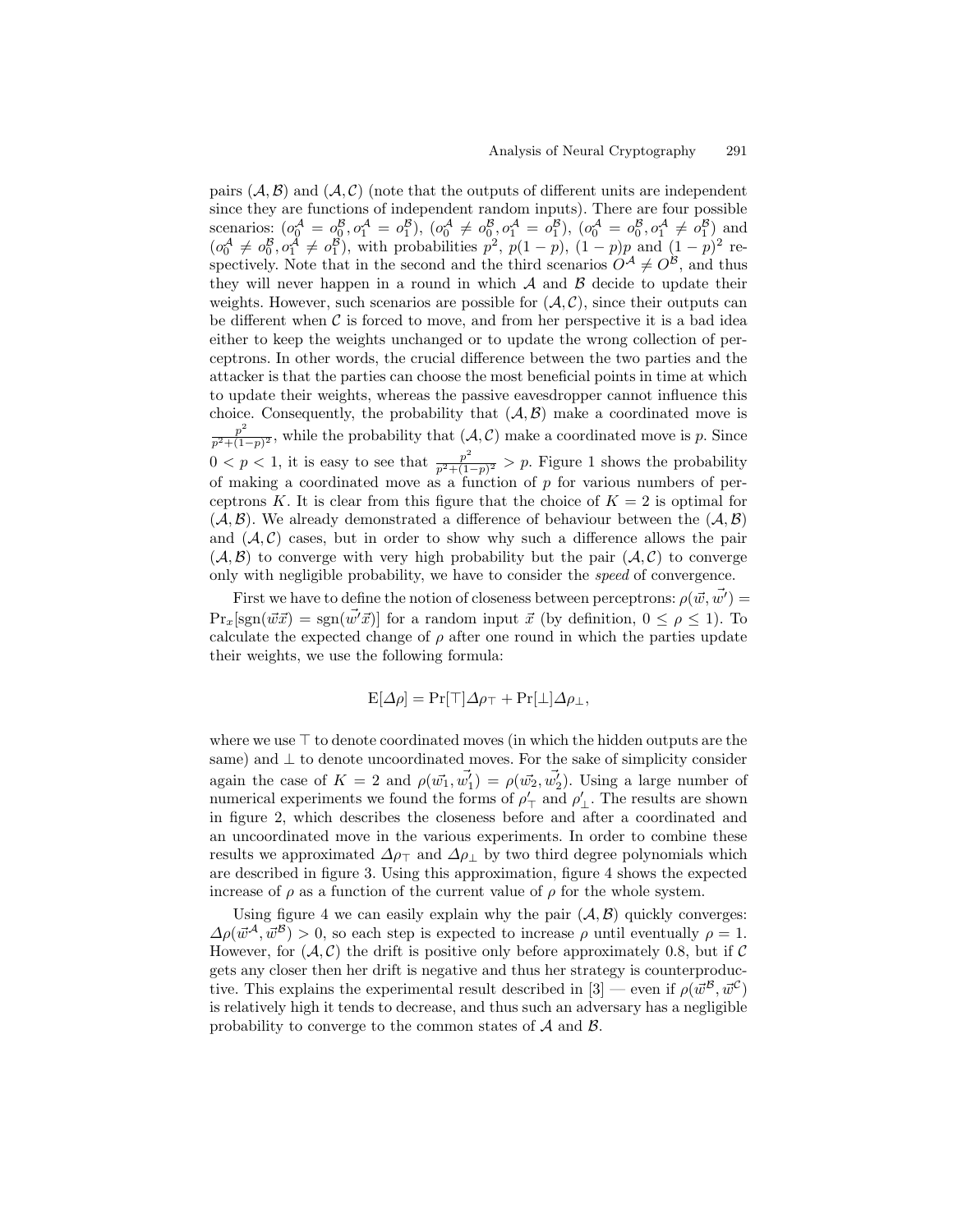

**Fig. 1.** The probability of making a coordinated move for one perceptron when  $K = 2$  $(*x"), K = 3 (*+"), or K = 4 (**)$ 

# 4 Cryptanalytic Attacks

The security of the scheme was analysed in [3] in terms of its robustness against a particular attacker who simulates the actions of the two parties. The security of the scheme against such an attack was experimentally verified in [3], and mathematically explained in the previous section. In this section we consider other types of attacks, and show that the KKK scheme can be broken by three completely different cryptanalytic techniques. Since the proposed cryptographic scheme is very different from standard schemes, the attacks are also somewhat unusual.

#### 4.1 The Genetic Attack

Since the cryptosystem is based on the biological notion of neural networks, we decided to apply a biologically motivated attack based on genetic algorithms. The general idea behind any genetic algorithm is to simulate a population of virtual organisms and to impose evolutionary rules which prefer organisms with certain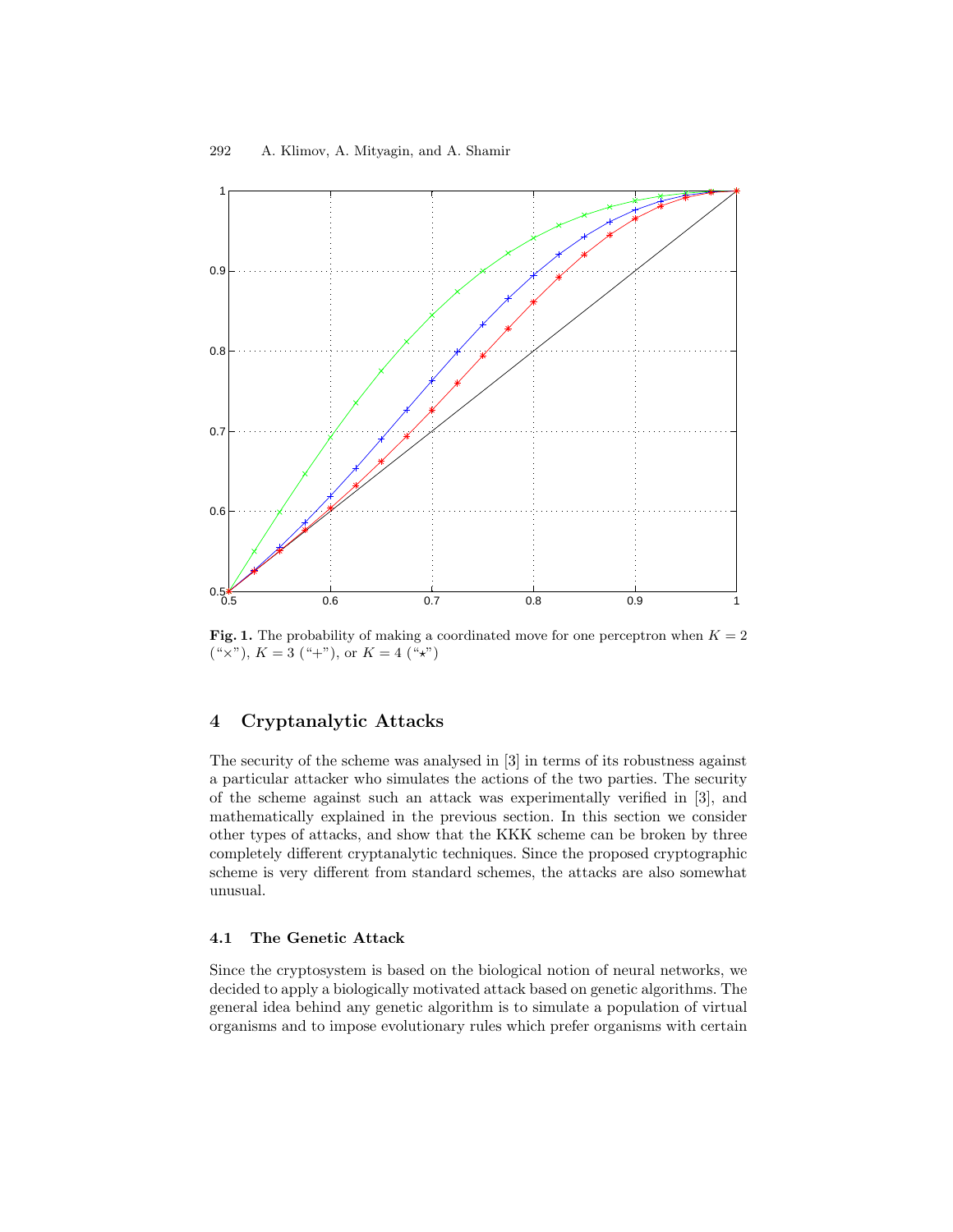

Fig. 2. Experimental form of  $\rho'$  (the lower distribution) and  $\rho'$  (the upper distribution) for  $L = 3$  and  $N = 101$ .

desirable properties. The literature contains very few successful cryptanalytic applications of such techniques, but a recent exception is the simulated annealing attack on the PPP scheme described in [2].

In our attack, we simulate a large population of neural networks with the same structure as the two parties, and train them with the same inputs. At each stage about half the simulated networks announce an output of  $+1$ , and half announce an output of  $-1$ . Networks whose outputs mimic those of the two parties breed and multiply, while unsuccessful networks die.

We start the attack with one network with randomly chosen weights. At each step a population of networks evolves according to three possible scenarios:

- A and B have different outputs  $O^{\mathcal{A}} \neq O^{\mathcal{B}}$ , and thus do not change their weights. Then all the attacker's networks remain unchanged as well.
- A and B have the same outputs  $O^{A} = O^{B}$ , and the total number of attacking networks is smaller than some limit  $M$ . In this case there are 4 possible combinations of the hidden outputs agreeing with the final output. So, the attacker replaces each network  $\mathcal C$  from the population by 4 variants of itself,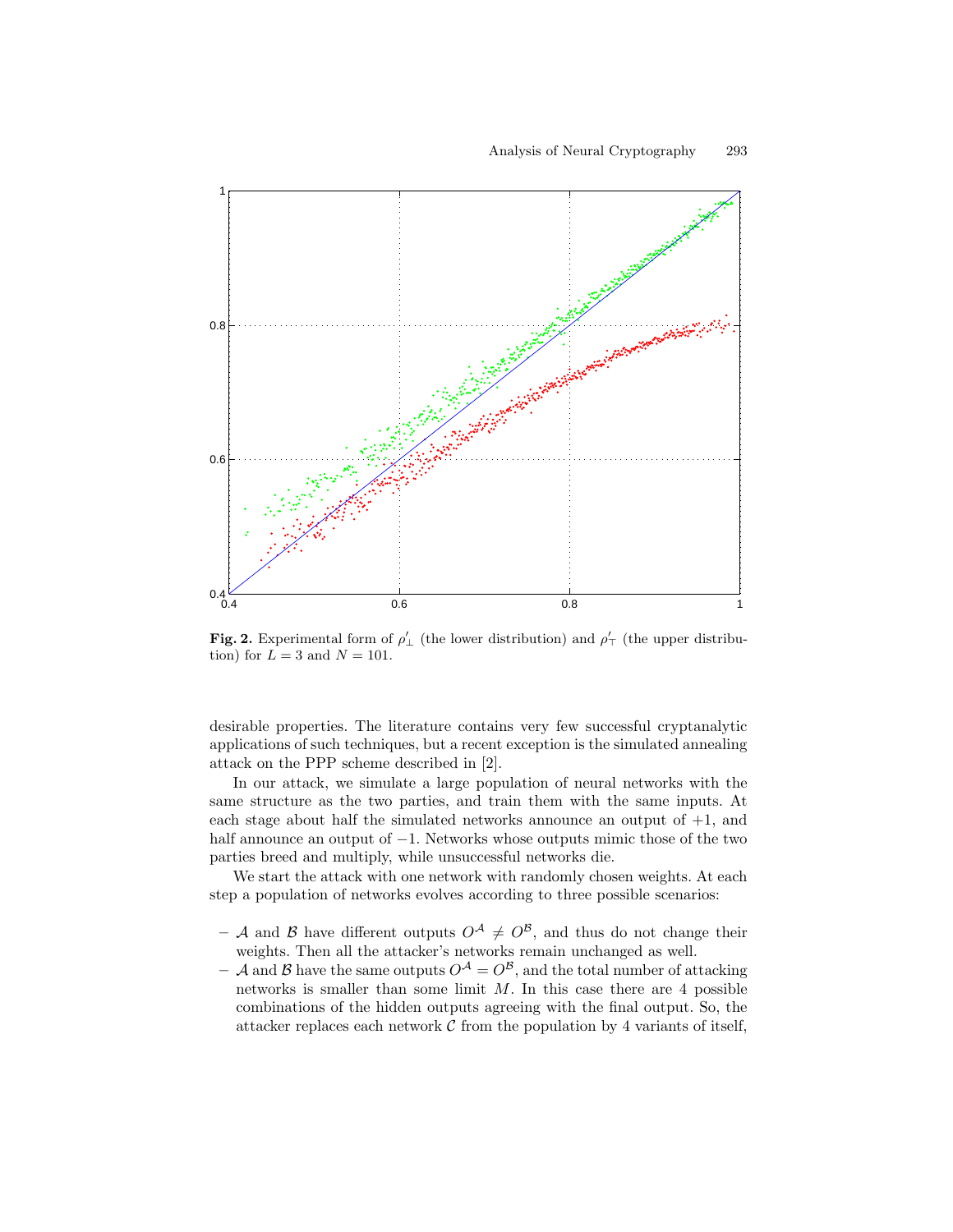

Fig. 3. Approximation of  $\Delta \rho_{\perp}$  (the lower distribution) and  $\Delta \rho_{\perp}$  (the upper distribution).

The polynomials are  $f_c(p) =$  $-0.6364p^3 + 1.5516p^2 - 1.3409p + 0.4231$ and  $f_n(p) = -1.8666p^3 + 3.6385p^2$  –  $2.5984p + 0.6304.$ 



Fig. 4. The speed of convergence for  $(A, B)$  (the upper line) and  $(A, C)$  (the lower one) for  $L = 3$ ,  $N = 101$  and  $K = 2$ .

 $C_1, \ldots, C_4$  which are the results of updating C with the standard learning rule but pretending that the hidden outputs were equal to each one of these combinations.

– A and B have the same outputs  $O^{A} = O^{B}$  but the total number of simulated networks is larger than M. In this case the attacker computes the outputs of all the networks, deletes the unsuccessful networks whose output is different from  $O^{\mathcal{A}}$ , and updates the weights in the successful networks by using the standard learning rule with the actual hidden outputs of the perceptrons.

Shortly after  $A$  and  $B$  synchronize for the first time, they know this fact, and the attacker uses the same test to check whether any one of his networks has the same weights as A. For the recommended choice of parameters  $(K = 3,$  $N = 101, L = 3$ , we tried the attack with a threshold of  $M = 2500$  networks, and in more than 50% of our tests at least one of the attacking networks  $\mathcal C$  became synchronized with  $\mathcal A$  even before  $\mathcal A$  and  $\mathcal B$  themselves became fully synchronized.

We successfully applied this attack to several variants of the KKK scheme using different parameters as well as different rules for updating the weights and computing the output. The attack is particularly effective for variants in which the genetic attack has a small local branching rate (e.g., when  $K = 2$ ).

#### 4.2 The Geometric Attack

We have already described the geometric interpretation of the action of a perceptron. Now we are going to exploit this characterization in order to gain useful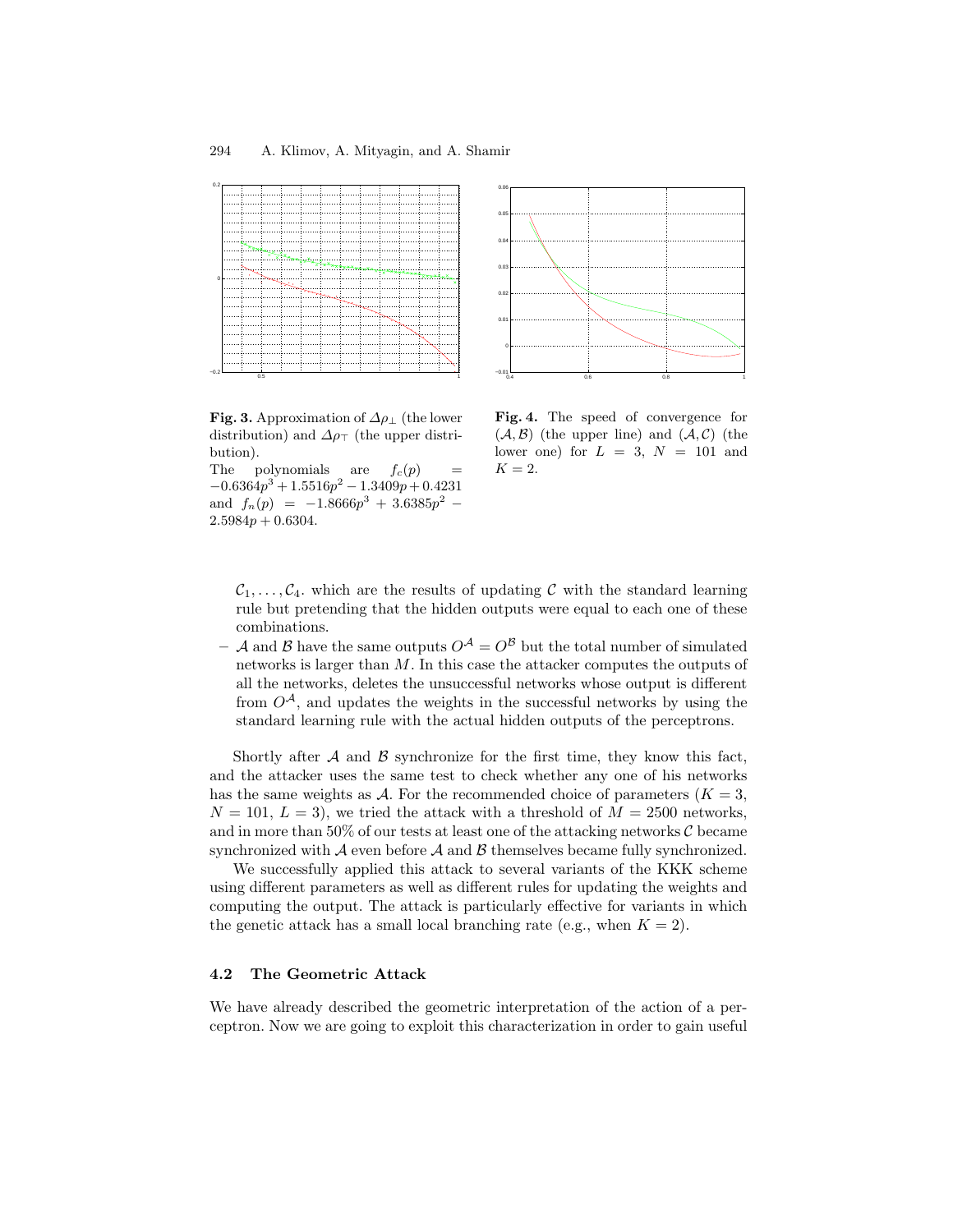information about the unknown weights of neural networks which are defined as the parity of several perceptrons.

Each input can be viewed as K random hyperplanes  $X_1, \ldots, X_K$  corresponding to K perceptrons. Each  $X_i$  is a hyperplane

$$
f_i(z_1,..., z_N) = \sum_{j=1}^N x_{ij} \cdot z_j = 0
$$

in the N-dimensional discrete space  $\mathbf{U} = \{-L, \ldots, L\}^N$ . The weights of a network could be also viewed as K points  $W_1, \ldots, W_K$  in U,  $W_i = (w_{i1}, \ldots, w_{iK}),$ while the  $i$ -th hidden output is just the side of the half-space (with respect to  $X_i$ ) which contains  $W_i$ .

Consider an attacking network  $\mathcal C$  that is close enough to the unknown network A but has a different output for a given input. In fact they have either 1 or 3 different hidden outputs. The second case is less likely to occur so we assume that only one hidden output of the network  $\mathcal C$  is different from the corresponding hidden output of A. Consequently, only one pair  $(W_i^A, W_i^C)$  is separated by the known input hyperplane  $X_i$ . Of course, we are interested in detecting its index i.

If the points  $W_i^{\mathcal{C}}$  and  $W_i^{\mathcal{A}}$  are separated by  $X_i$  then the distance between If the points  $W_i$  and  $W_i$  are separated by  $X_i$  then the distance between<br>them is greater than the distance from  $W_i^C$  to the hyperplane  $X_i$ .  $W_i^C$  and  $W_i^A$ <br>are close to each other, so the distance from  $W_i^C$  to other hand, if  $W_i^{\mathcal{C}}$  and  $W_i^{\mathcal{A}}$  are in the same half-space with respect to  $X_i$  then they are more likely to be far away from the random input  $X_i$  (even though we know that they are close to each other). We thus guess that the index of the incorrect hidden output is the i for which  $W_i^{\mathcal{C}}$  is closest to the corresponding hyperplane  $X_i$ , where we compute the distance by  $\rho(W_i^{\mathcal{C}}, X_i) = |f_i(W_i^{\mathcal{C}})|$ .

Formally, the attacker constructs a single neural network  $\mathcal C$  with the same structure as  $A$  and  $B$ , and randomly initializes its weights. At each step she trains  $C$  with the same input as the two parties, and updates its weights with the following rules:

- If A and B have different outputs  $O^{\mathcal{A}} \neq O^{\mathcal{B}}$ , then the attacker doesn't update  $\mathcal{C}.$
- If A and B have the same outputs  $O^{\mathcal{A}} = O^{\mathcal{B}}$  and  $O^{\mathcal{C}} = O^{\mathcal{A}}$ , then the attacker updates  $C$  by the usual learning rule.
- If A and B have the same outputs  $O^{\mathcal{A}} = O^{\mathcal{B}}$  and  $O^{\mathcal{C}} \neq O^{\mathcal{A}}$ , then the attacker finds  $i_0 \in \{1, ..., K\}$  that minimizes  $\mid \sum_{i=1}^{N}$  $j=0$  $w_{ij}^{\mathcal{C}} \cdot x_{ij}$ . The attacker negates  $o_{i_0}^{\mathcal{C}}$ and updates C assuming the new hidden bits and output  $O^{\mathcal{A}}$ .

Different attackers starting from randomly chosen states behave independently and thus multiple attackers have a higher probability to be successful. We tried this attack with 100 random initial states and at least one of them synchronized with A faster than B with probability  $> 90\%$ .